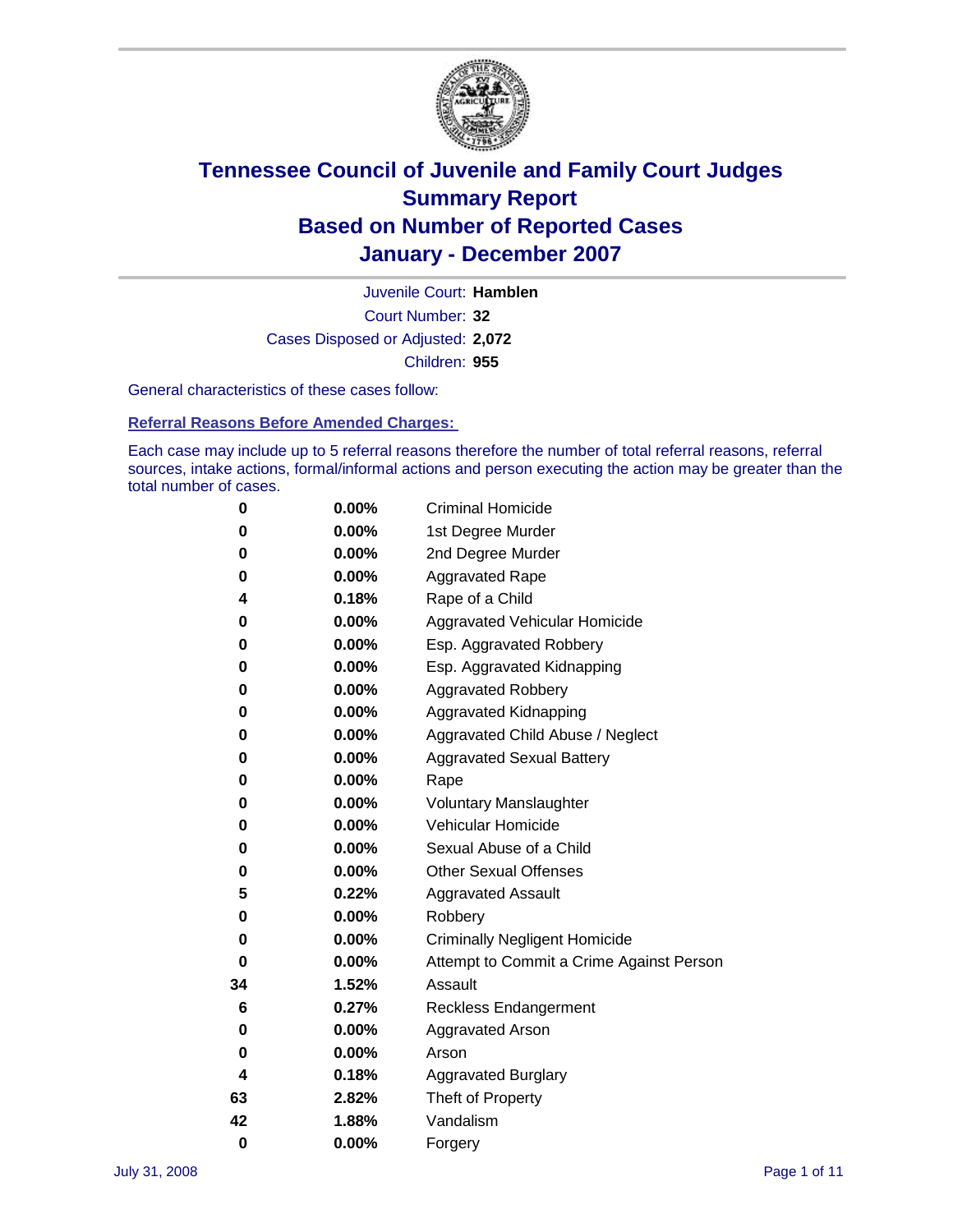

Court Number: **32** Juvenile Court: **Hamblen** Cases Disposed or Adjusted: **2,072** Children: **955**

#### **Referral Reasons Before Amended Charges:**

Each case may include up to 5 referral reasons therefore the number of total referral reasons, referral sources, intake actions, formal/informal actions and person executing the action may be greater than the total number of cases.

| 0            | 0.00%    | <b>Worthless Checks</b>                                     |
|--------------|----------|-------------------------------------------------------------|
| 0            | 0.00%    | Illegal Possession / Fraudulent Use of Credit / Debit Cards |
| 20           | 0.90%    | <b>Burglary</b>                                             |
| 3            | 0.13%    | Unauthorized Use of a Vehicle                               |
| 1            | 0.04%    | <b>Cruelty to Animals</b>                                   |
| 4            | 0.18%    | Sale of Controlled Substances                               |
| 18           | 0.81%    | <b>Other Drug Offenses</b>                                  |
| 34           | 1.52%    | <b>Possession of Controlled Substances</b>                  |
| $\pmb{0}$    | $0.00\%$ | <b>Criminal Attempt</b>                                     |
| 8            | 0.36%    | Carrying Weapons on School Property                         |
| 4            | 0.18%    | Unlawful Carrying / Possession of a Weapon                  |
| 7            | 0.31%    | <b>Evading Arrest</b>                                       |
| $\mathbf{2}$ | 0.09%    | Escape                                                      |
| 3            | 0.13%    | Driving Under Influence (DUI)                               |
| 28           | 1.26%    | Possession / Consumption of Alcohol                         |
| 8            | 0.36%    | Resisting Stop, Frisk, Halt, Arrest or Search               |
| 0            | 0.00%    | <b>Aggravated Criminal Trespass</b>                         |
| 1            | 0.04%    | Harassment                                                  |
| 0            | $0.00\%$ | Failure to Appear                                           |
| 5            | 0.22%    | Filing a False Police Report                                |
| 6            | 0.27%    | Criminal Impersonation                                      |
| 44           | 1.97%    | <b>Disorderly Conduct</b>                                   |
| 8            | 0.36%    | <b>Criminal Trespass</b>                                    |
| 13           | 0.58%    | Public Intoxication                                         |
| $\bf{0}$     | $0.00\%$ | Gambling                                                    |
| 119          | 5.33%    | Traffic                                                     |
| 0            | $0.00\%$ | Local Ordinances                                            |
| 0            | 0.00%    | Violation of Wildlife Regulations                           |
| 0            | $0.00\%$ | Contempt of Court                                           |
| 137          | 6.14%    | Violation of Probation                                      |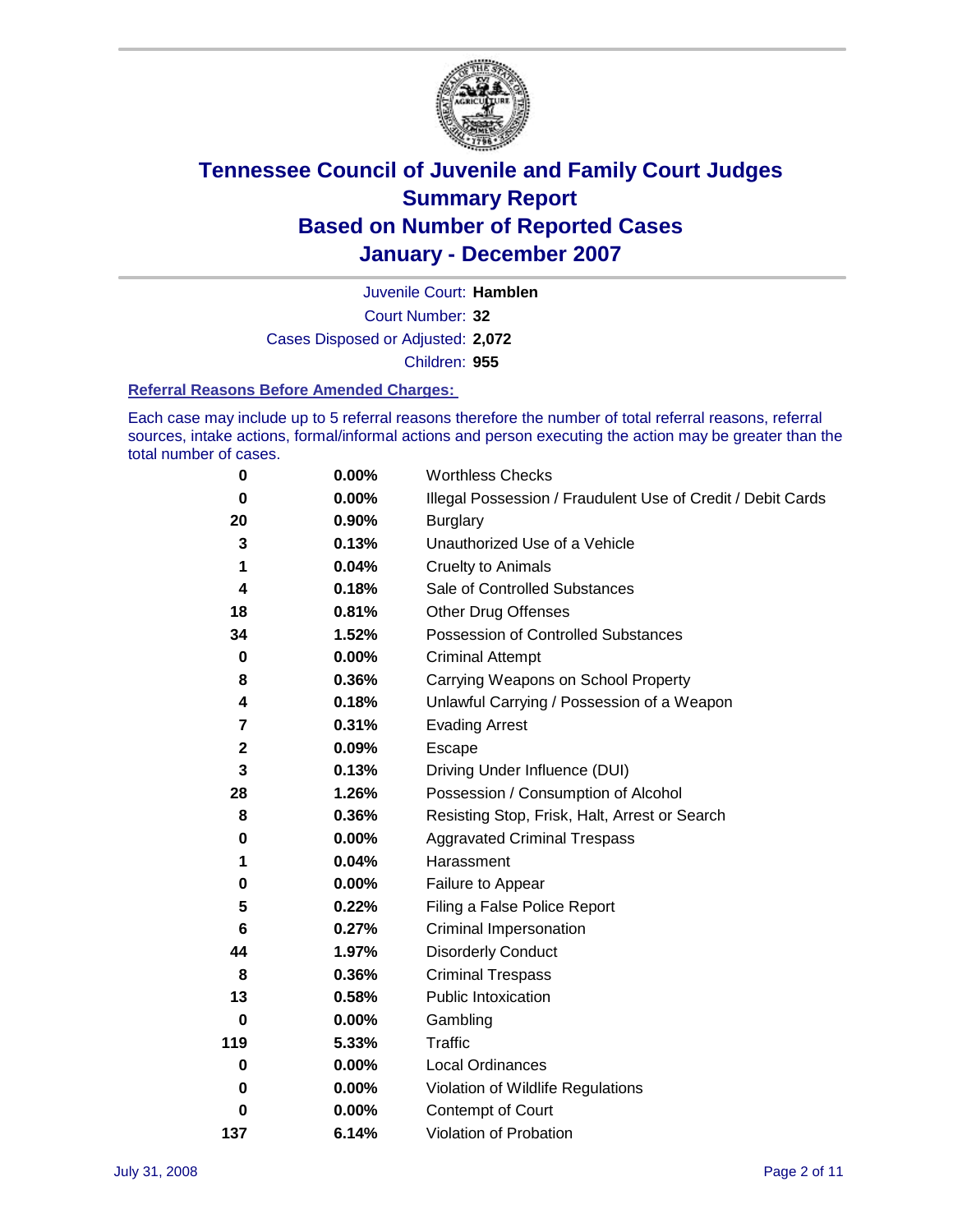

Court Number: **32** Juvenile Court: **Hamblen** Cases Disposed or Adjusted: **2,072** Children: **955**

#### **Referral Reasons Before Amended Charges:**

Each case may include up to 5 referral reasons therefore the number of total referral reasons, referral sources, intake actions, formal/informal actions and person executing the action may be greater than the total number of cases.

| 2,231 | 100.00% | <b>Total Referrals</b>                 |
|-------|---------|----------------------------------------|
| 78    | 3.50%   | Other                                  |
| 0     | 0.00%   | <b>Consent to Marry</b>                |
| 0     | 0.00%   | <b>Request for Medical Treatment</b>   |
| 0     | 0.00%   | <b>Child Support</b>                   |
| 11    | 0.49%   | Paternity / Legitimation               |
| 8     | 0.36%   | Visitation                             |
| 124   | 5.56%   | Custody                                |
| 140   | 6.28%   | <b>Foster Care Review</b>              |
| 12    | 0.54%   | <b>Administrative Review</b>           |
| 245   | 10.98%  | <b>Judicial Review</b>                 |
| 0     | 0.00%   | Violation of Informal Adjustment       |
| 0     | 0.00%   | <b>Violation of Pretrial Diversion</b> |
| 51    | 2.29%   | <b>Termination of Parental Rights</b>  |
| 667   | 29.90%  | Dependency / Neglect                   |
| 9     | 0.40%   | <b>Physically Abused Child</b>         |
| 1     | 0.04%   | <b>Sexually Abused Child</b>           |
| 0     | 0.00%   | Violation of Curfew                    |
| 0     | 0.00%   | Violation of a Valid Court Order       |
| 62    | 2.78%   | Possession of Tobacco Products         |
| 0     | 0.00%   | Out-of-State Runaway                   |
| 54    | 2.42%   | In-State Runaway                       |
| 100   | 4.48%   | Truancy                                |
| 20    | 0.90%   | <b>Unruly Behavior</b>                 |
| 18    | 0.81%   | Violation of Aftercare                 |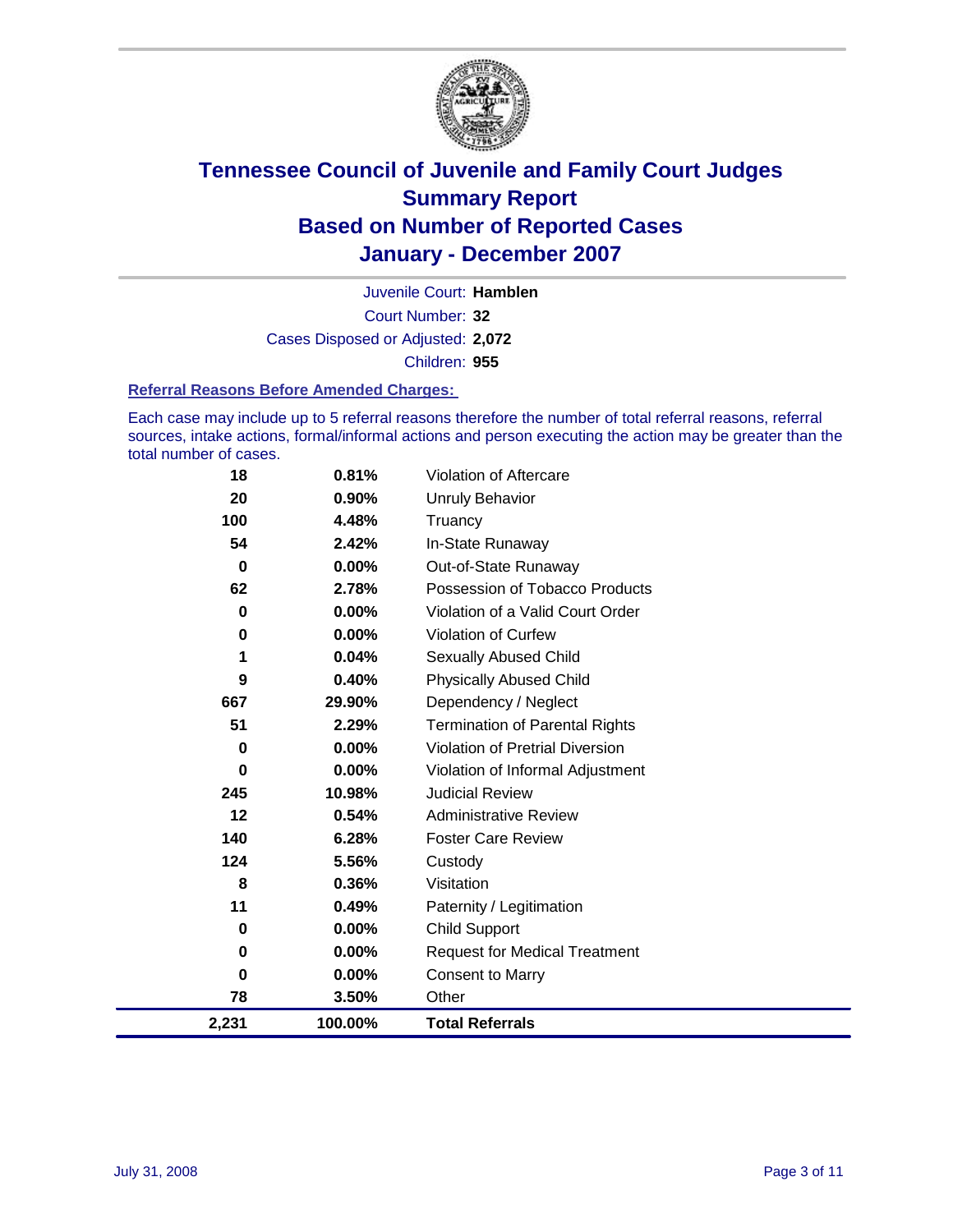

|                            |          | Juvenile Court: Hamblen           |  |
|----------------------------|----------|-----------------------------------|--|
|                            |          | Court Number: 32                  |  |
|                            |          | Cases Disposed or Adjusted: 2,072 |  |
|                            |          | Children: 955                     |  |
| <b>Referral Sources: 1</b> |          |                                   |  |
| 499                        | 22.37%   | Law Enforcement                   |  |
| 138                        | 6.19%    | Parents                           |  |
| 125                        | 5.60%    | Relatives                         |  |
| 0                          | $0.00\%$ | Self                              |  |
| 119                        | 5.33%    | School                            |  |
| 0                          | 0.00%    | <b>CSA</b>                        |  |
| 899                        | 40.30%   | <b>DCS</b>                        |  |
| 0                          | 0.00%    | <b>Other State Department</b>     |  |
| 0                          | 0.00%    | <b>District Attorney's Office</b> |  |
| 354                        | 15.87%   | <b>Court Staff</b>                |  |
| 0                          | $0.00\%$ | Social Agency                     |  |
| 22                         | 0.99%    | <b>Other Court</b>                |  |
| 36                         | 1.61%    | Victim                            |  |
| $\mathbf{2}$               | 0.09%    | Child & Parent                    |  |
| 0                          | 0.00%    | Hospital                          |  |
| 0                          | 0.00%    | Unknown                           |  |
| 37                         | 1.66%    | Other                             |  |

#### **Age of Child at Referral: 2**

| 955 | 100.00%               | <b>Total Child Count</b> |  |
|-----|-----------------------|--------------------------|--|
|     | $0.00\%$<br>0         | Unknown / Not Reported   |  |
|     | 0.21%<br>$\mathbf{2}$ | Ages 19 and Over         |  |
| 174 | 18.22%                | Ages 17 through 18       |  |
| 253 | 26.49%                | Ages 15 through 16       |  |
| 109 | 11.41%                | Ages 13 through 14       |  |
| 62  | 6.49%                 | Ages 11 through 12       |  |
| 355 | 37.17%                | Ages 10 and Under        |  |
|     |                       |                          |  |

<sup>1</sup> If different than number of Referral Reasons (2231), verify accuracy of your court's data.

<sup>2</sup> One child could be counted in multiple categories, verify accuracy of your court's data

**2,231 100.00% Total Referral Sources**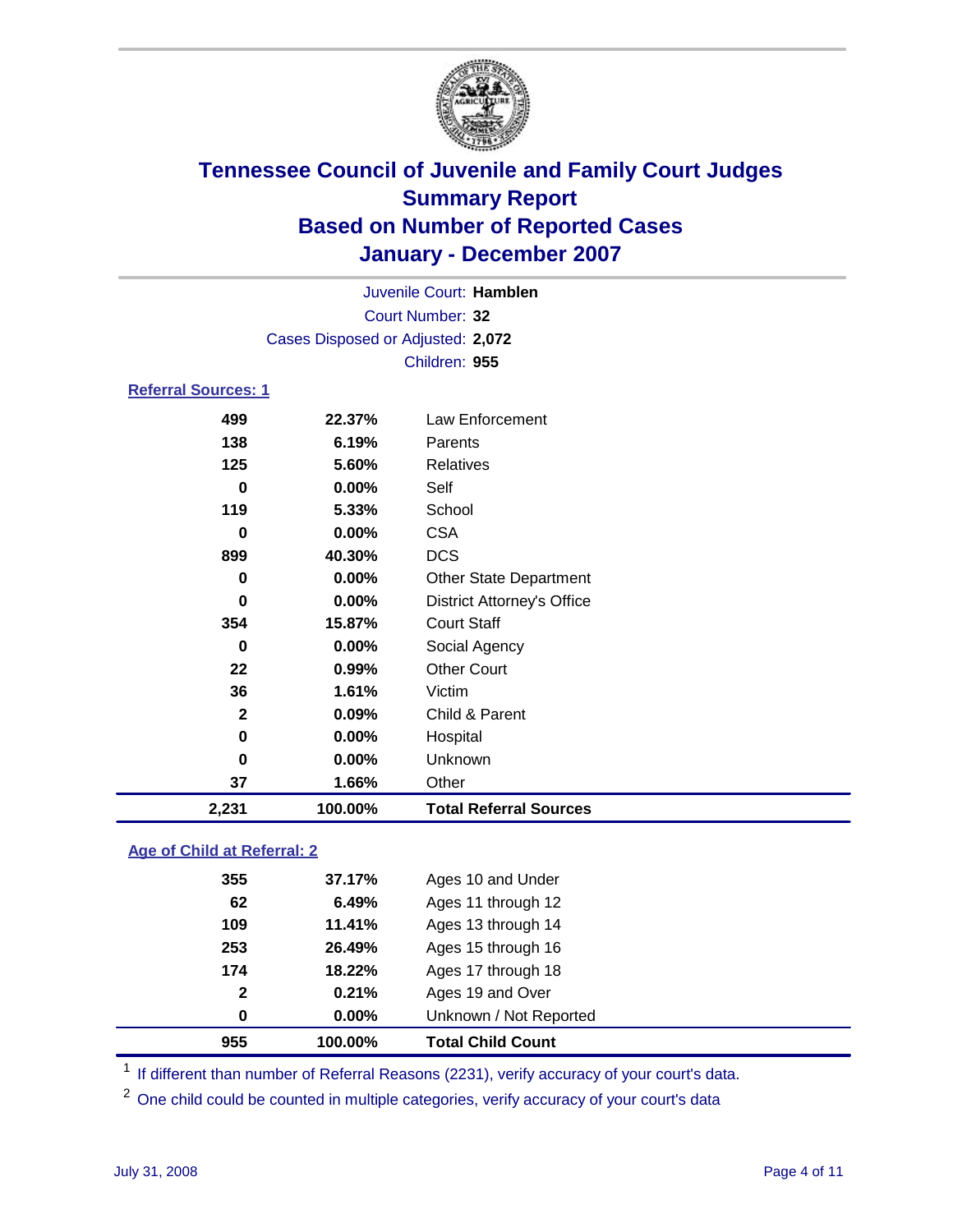

| Juvenile Court: Hamblen                 |                                   |                          |  |  |  |
|-----------------------------------------|-----------------------------------|--------------------------|--|--|--|
| Court Number: 32                        |                                   |                          |  |  |  |
|                                         | Cases Disposed or Adjusted: 2,072 |                          |  |  |  |
|                                         |                                   | Children: 955            |  |  |  |
| Sex of Child: 1                         |                                   |                          |  |  |  |
| 562                                     | 58.85%                            | Male                     |  |  |  |
| 393                                     | 41.15%                            | Female                   |  |  |  |
| $\bf{0}$                                | 0.00%                             | Unknown                  |  |  |  |
| 955                                     | 100.00%                           | <b>Total Child Count</b> |  |  |  |
| Race of Child: 1                        |                                   |                          |  |  |  |
| 853                                     | 89.32%                            | White                    |  |  |  |
| 86                                      | 9.01%                             | African American         |  |  |  |
| $\bf{0}$                                | 0.00%                             | Native American          |  |  |  |
| 1                                       | 0.10%                             | Asian                    |  |  |  |
| 9                                       | 0.94%                             | Mixed                    |  |  |  |
| 6                                       | 0.63%                             | Unknown                  |  |  |  |
| 955                                     | 100.00%                           | <b>Total Child Count</b> |  |  |  |
| <b>Hispanic Origin: 1</b>               |                                   |                          |  |  |  |
| 97                                      | 10.16%                            | Yes                      |  |  |  |
| 854                                     | 89.42%                            | <b>No</b>                |  |  |  |
| $\overline{\mathbf{4}}$                 | 0.42%                             | Unknown                  |  |  |  |
| 955                                     | 100.00%                           | <b>Total Child Count</b> |  |  |  |
| <b>School Enrollment of Children: 1</b> |                                   |                          |  |  |  |
| 622                                     | 65.13%                            | Yes                      |  |  |  |
| 286                                     | 29.95%                            | <b>No</b>                |  |  |  |
| 47                                      | 4.92%                             | Unknown                  |  |  |  |
| 955                                     | 100.00%                           | <b>Total Child Count</b> |  |  |  |

One child could be counted in multiple categories, verify accuracy of your court's data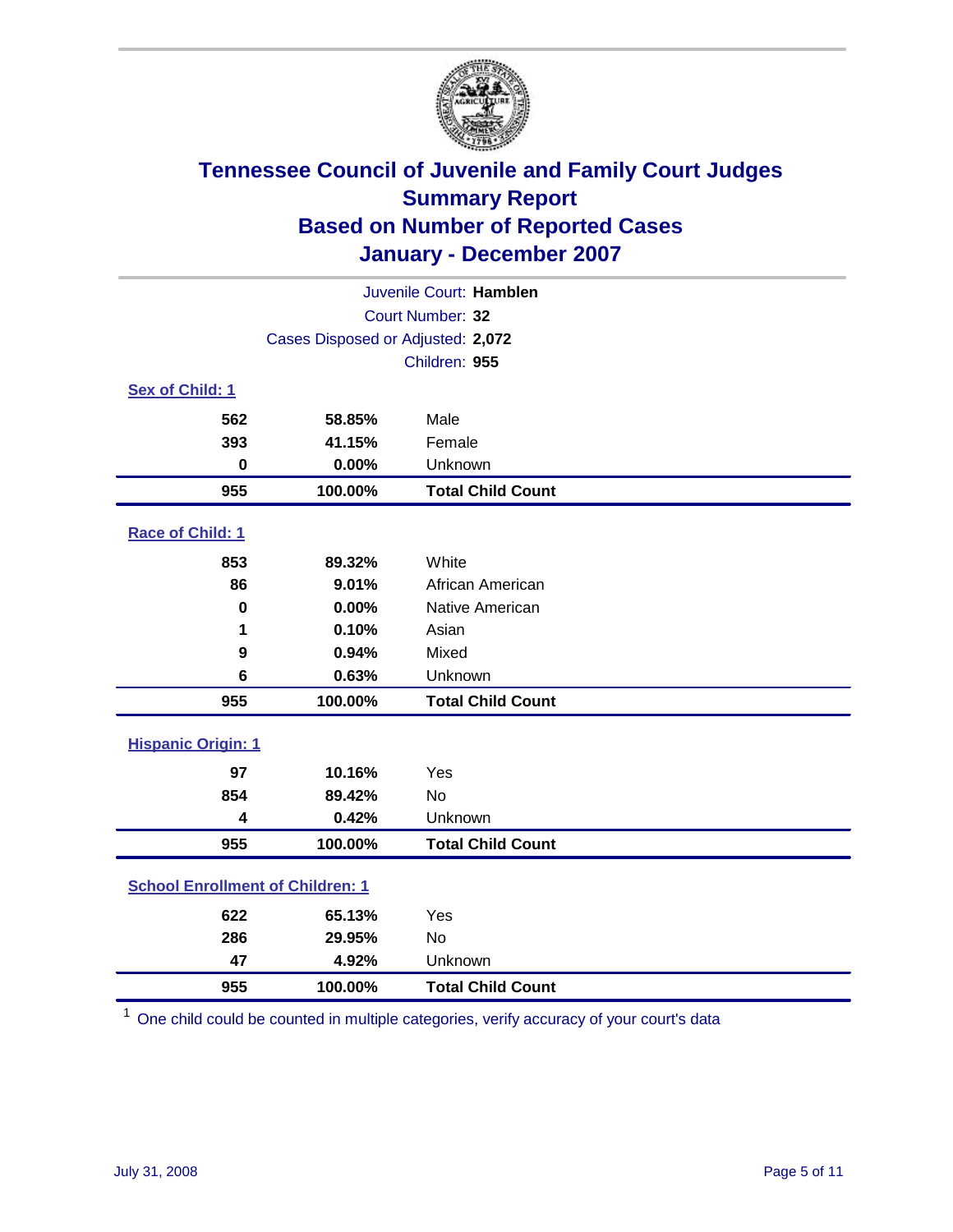

Court Number: **32** Juvenile Court: **Hamblen** Cases Disposed or Adjusted: **2,072** Children: **955**

#### **Living Arrangement of Child at Time of Referral: 1**

| 955 | 100.00% | <b>Total Child Count</b>     |
|-----|---------|------------------------------|
| 12  | 1.26%   | Other                        |
| 48  | 5.03%   | <b>Unknown</b>               |
| 6   | 0.63%   | Independent                  |
| 1   | 0.10%   | In an Institution            |
| 1   | 0.10%   | In a Residential Center      |
| 19  | 1.99%   | In a Group Home              |
| 139 | 14.55%  | With Foster Family           |
| 3   | 0.31%   | With Adoptive Parents        |
| 203 | 21.26%  | <b>With Relatives</b>        |
| 78  | 8.17%   | <b>With Father</b>           |
| 297 | 31.10%  | With Mother                  |
| 7   | 0.73%   | With Mother and Stepfather   |
| 7   | 0.73%   | With Father and Stepmother   |
| 134 | 14.03%  | With Both Biological Parents |
|     |         |                              |

#### **Type of Detention: 2**

| 2.072   | 100.00%  | <b>Total Detention Count</b> |  |
|---------|----------|------------------------------|--|
| 2       | 0.10%    | Other                        |  |
| 2,001   | 96.57%   | Does Not Apply               |  |
| 0       | $0.00\%$ | <b>Unknown</b>               |  |
| 0       | 0.00%    | <b>Psychiatric Hospital</b>  |  |
| 0       | 0.00%    | Jail - No Separation         |  |
| 0       | $0.00\%$ | Jail - Partial Separation    |  |
| 0       | $0.00\%$ | Jail - Complete Separation   |  |
| 57      | 2.75%    | Juvenile Detention Facility  |  |
| $12 \,$ | 0.58%    | Non-Secure Placement         |  |
|         |          |                              |  |

<sup>1</sup> One child could be counted in multiple categories, verify accuracy of your court's data

<sup>2</sup> If different than number of Cases (2072) verify accuracy of your court's data.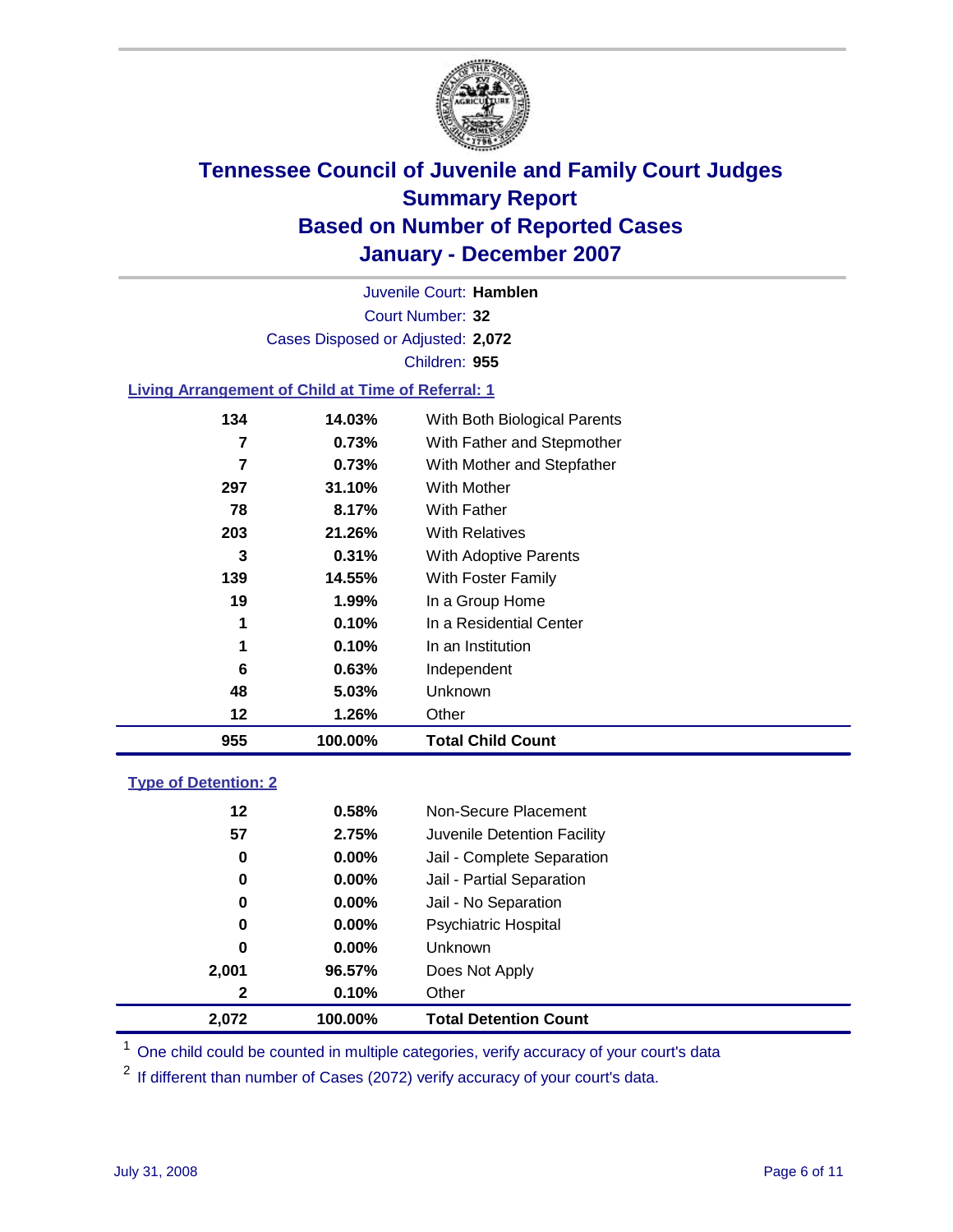

|                                                    | Juvenile Court: Hamblen           |                                      |  |  |  |
|----------------------------------------------------|-----------------------------------|--------------------------------------|--|--|--|
|                                                    | Court Number: 32                  |                                      |  |  |  |
|                                                    | Cases Disposed or Adjusted: 2,072 |                                      |  |  |  |
|                                                    |                                   | Children: 955                        |  |  |  |
| <b>Placement After Secure Detention Hearing: 1</b> |                                   |                                      |  |  |  |
| 28                                                 | 1.35%                             | Returned to Prior Living Arrangement |  |  |  |
| 12                                                 | 0.58%                             | Juvenile Detention Facility          |  |  |  |
| 0                                                  | 0.00%                             | Jail                                 |  |  |  |
| 3                                                  | 0.14%                             | Shelter / Group Home                 |  |  |  |
| 0                                                  | 0.00%                             | <b>Foster Family Home</b>            |  |  |  |
| 10                                                 | 0.48%                             | Psychiatric Hospital                 |  |  |  |
| 0                                                  | 0.00%                             | Unknown / Not Reported               |  |  |  |
| 2,019                                              | 97.44%                            | Does Not Apply                       |  |  |  |
| $\mathbf 0$                                        | 0.00%                             | Other                                |  |  |  |
| 2,072                                              | 100.00%                           | <b>Total Placement Count</b>         |  |  |  |
|                                                    |                                   |                                      |  |  |  |
| <b>Intake Actions: 2</b>                           |                                   |                                      |  |  |  |
| 1,818                                              | 81.49%                            | <b>Petition Filed</b>                |  |  |  |
| 38                                                 | 1.70%                             | <b>Motion Filed</b>                  |  |  |  |
| 1                                                  | 0.04%                             | <b>Citation Processed</b>            |  |  |  |
| 0                                                  | 0.00%                             | Notification of Paternity Processed  |  |  |  |
| 239                                                | 10.71%                            | Scheduling of Judicial Review        |  |  |  |
| 6                                                  | 0.27%                             | Scheduling of Administrative Review  |  |  |  |
| 126                                                | 5.65%                             | Scheduling of Foster Care Review     |  |  |  |
| 0                                                  | 0.00%                             | Unknown                              |  |  |  |
| 0                                                  | 0.00%                             | Does Not Apply                       |  |  |  |
| 3                                                  | 0.13%                             | Other                                |  |  |  |
| 2,231                                              | 100.00%                           | <b>Total Intake Count</b>            |  |  |  |

<sup>1</sup> If different than number of Cases (2072) verify accuracy of your court's data.

<sup>2</sup> If different than number of Referral Reasons (2231), verify accuracy of your court's data.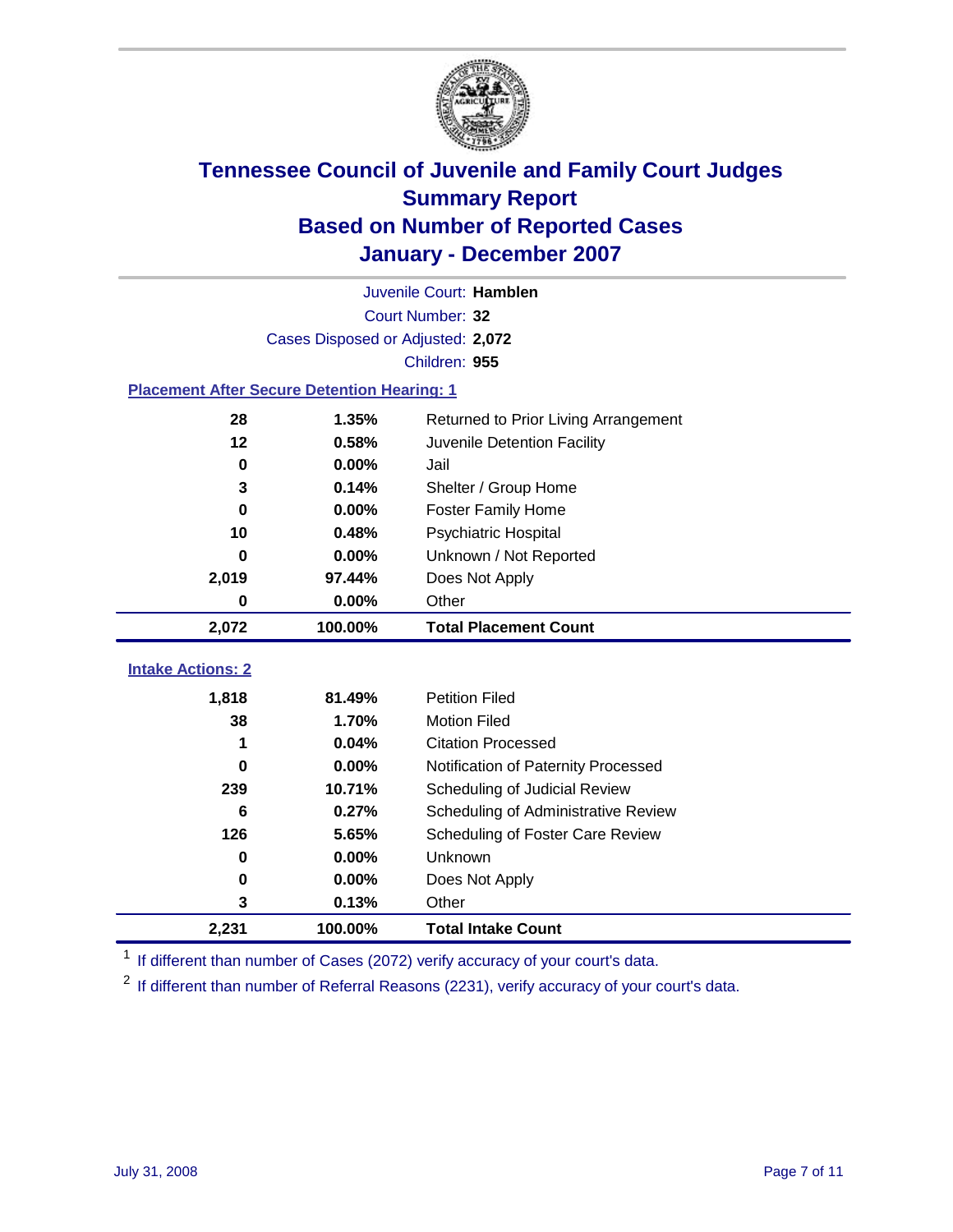

Court Number: **32** Juvenile Court: **Hamblen** Cases Disposed or Adjusted: **2,072** Children: **955**

#### **Last Grade Completed by Child: 1**

| 955          | 100.00% | <b>Total Child Count</b>     |
|--------------|---------|------------------------------|
| 1            | 0.10%   | Other                        |
| 87           | 9.11%   | Unknown                      |
| $\mathbf{2}$ | 0.21%   | <b>Never Attended School</b> |
| 4            | 0.42%   | Graduated                    |
| 12           | 1.26%   | <b>GED</b>                   |
| 1            | 0.10%   | Non-Graded Special Ed        |
| $\bf{0}$     | 0.00%   | 12th Grade                   |
| 49           | 5.13%   | 11th Grade                   |
| 109          | 11.41%  | 10th Grade                   |
| 106          | 11.10%  | 9th Grade                    |
| 98           | 10.26%  | 8th Grade                    |
| 59           | 6.18%   | 7th Grade                    |
| 36           | 3.77%   | 6th Grade                    |
| 33           | 3.46%   | 5th Grade                    |
| 29           | 3.04%   | 4th Grade                    |
| 19           | 1.99%   | 3rd Grade                    |
| 20           | 2.09%   | 2nd Grade                    |
| 25           | 2.62%   | 1st Grade                    |
| 27           | 2.83%   | Kindergarten                 |
| 4            | 0.42%   | Preschool                    |
| 234          | 24.50%  | Too Young for School         |

### **Enrolled in Special Education: 1**

| 955 | 100.00%  | <b>Total Child Count</b> |  |
|-----|----------|--------------------------|--|
| 68  | 7.12%    | Unknown                  |  |
| 850 | 89.01%   | No                       |  |
| 37  | $3.87\%$ | Yes                      |  |
|     |          |                          |  |

<sup>1</sup> One child could be counted in multiple categories, verify accuracy of your court's data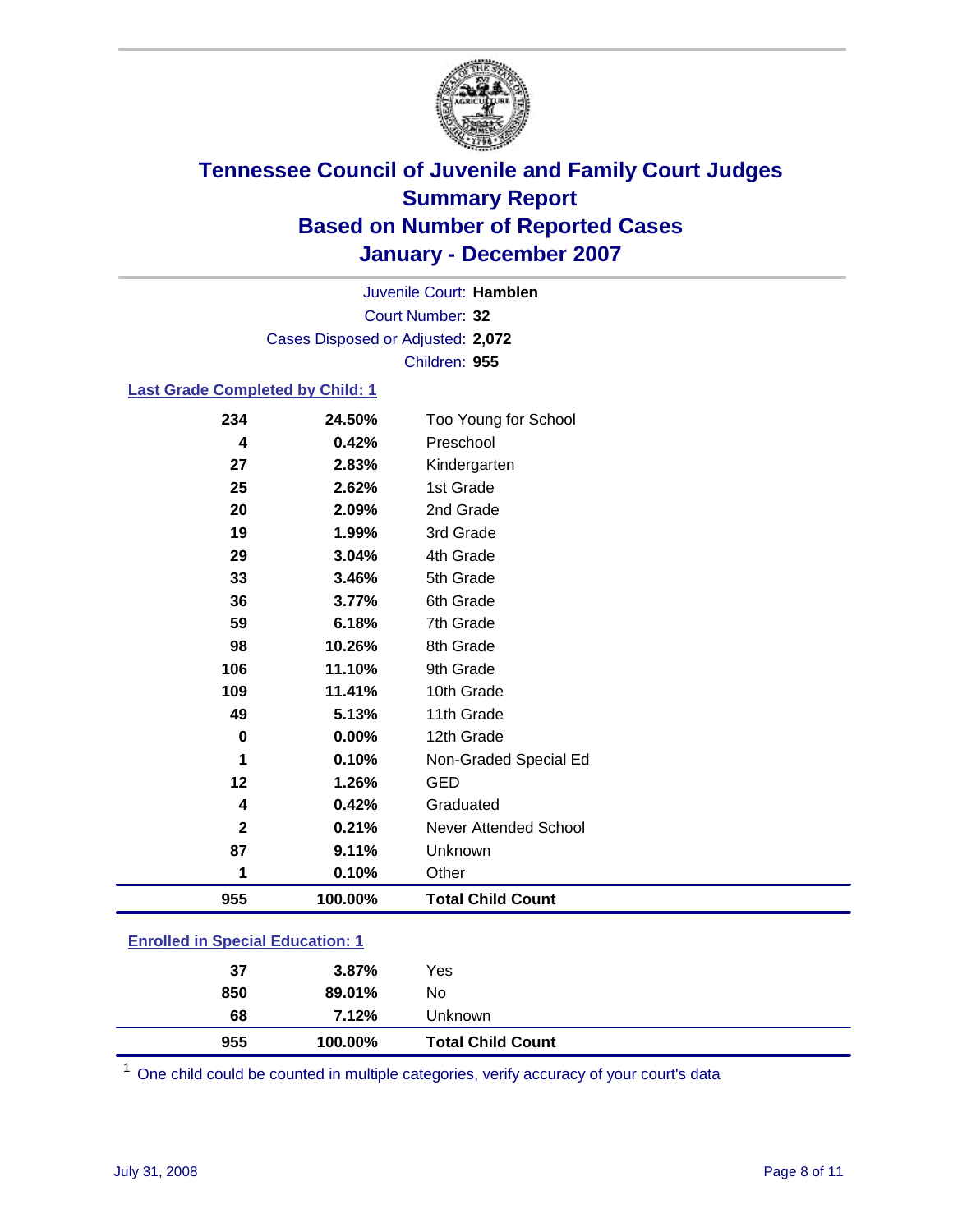

| Juvenile Court: Hamblen      |                                   |                           |  |  |  |
|------------------------------|-----------------------------------|---------------------------|--|--|--|
|                              | Court Number: 32                  |                           |  |  |  |
|                              | Cases Disposed or Adjusted: 2,072 |                           |  |  |  |
|                              |                                   | Children: 955             |  |  |  |
| <b>Action Executed By: 1</b> |                                   |                           |  |  |  |
| 1.411                        | 63.25%                            | Judge                     |  |  |  |
| 444                          | 19.90%                            | Referee                   |  |  |  |
| 375                          | 16.81%                            | <b>YSO</b>                |  |  |  |
| 1                            | 0.04%                             | Other                     |  |  |  |
| $\bf{0}$                     | $0.00\%$                          | Unknown / Not Reported    |  |  |  |
| 2,231                        | 100.00%                           | <b>Total Action Count</b> |  |  |  |

### **Formal / Informal Actions: 1**

| 95    | 4.26%    | Dismissed                                        |
|-------|----------|--------------------------------------------------|
| 30    | 1.34%    | Retired / Nolle Prosequi                         |
| 270   | 12.10%   | <b>Complaint Substantiated Delinquent</b>        |
| 114   | 5.11%    | <b>Complaint Substantiated Status Offender</b>   |
| 195   | 8.74%    | <b>Complaint Substantiated Dependent/Neglect</b> |
| 1     | 0.04%    | <b>Complaint Substantiated Abused</b>            |
| 0     | $0.00\%$ | <b>Complaint Substantiated Mentally III</b>      |
| 362   | 16.23%   | Informal Adjustment                              |
| 37    | 1.66%    | <b>Pretrial Diversion</b>                        |
| 0     | $0.00\%$ | <b>Transfer to Adult Court Hearing</b>           |
| 0     | $0.00\%$ | Charges Cleared by Transfer to Adult Court       |
| 144   | 6.45%    | Special Proceeding                               |
| 277   | 12.42%   | <b>Review Concluded</b>                          |
| 680   | 30.48%   | Case Held Open                                   |
| 26    | 1.17%    | Other                                            |
| 0     | $0.00\%$ | Unknown / Not Reported                           |
| 2,231 | 100.00%  | <b>Total Action Count</b>                        |

<sup>1</sup> If different than number of Referral Reasons (2231), verify accuracy of your court's data.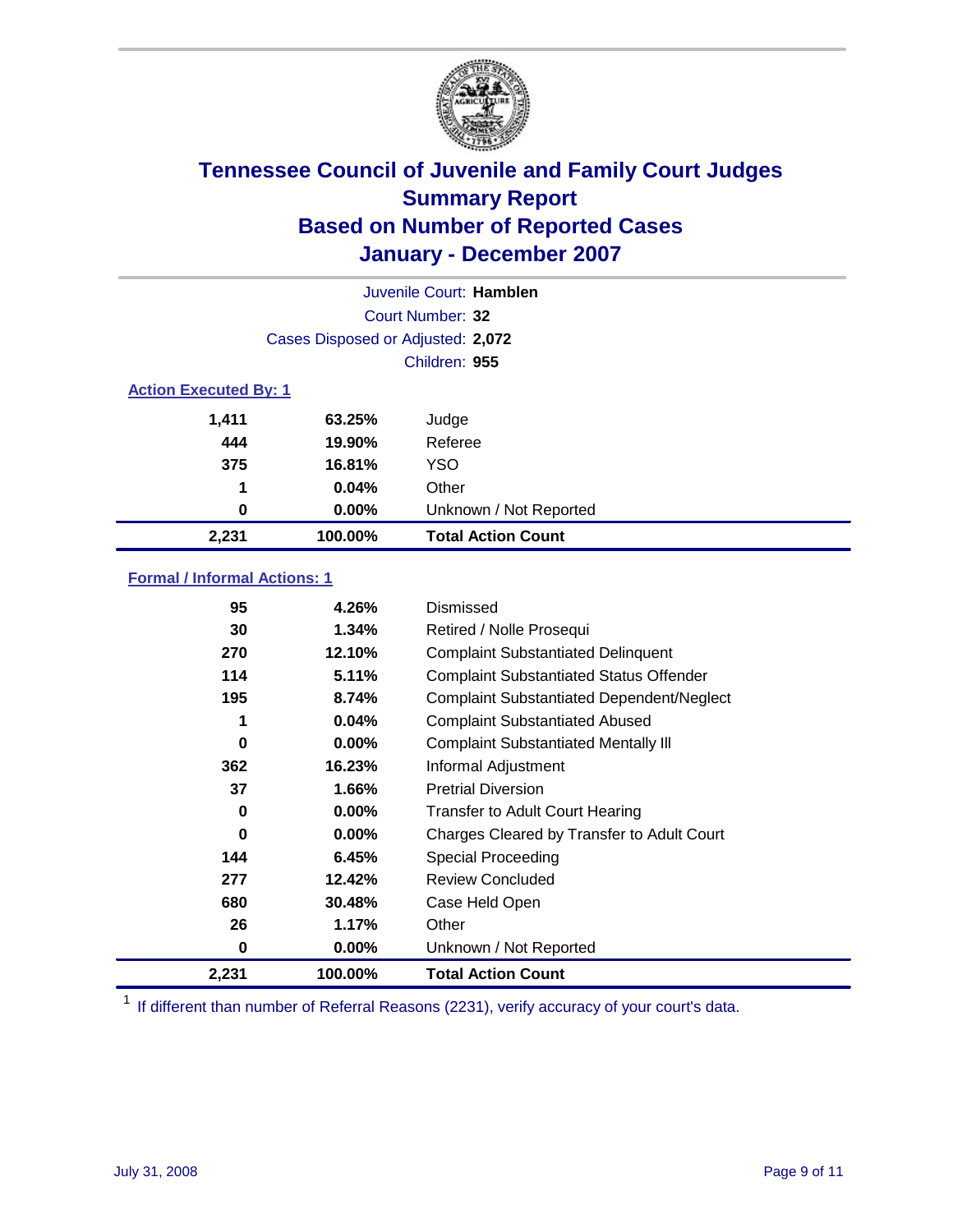

|                       |                                   | Juvenile Court: Hamblen                               |
|-----------------------|-----------------------------------|-------------------------------------------------------|
|                       |                                   | Court Number: 32                                      |
|                       | Cases Disposed or Adjusted: 2,072 |                                                       |
|                       |                                   | Children: 955                                         |
| <b>Case Outcomes:</b> |                                   | There can be multiple outcomes for one child or case. |
| 134                   | 2.96%                             | <b>Case Dismissed</b>                                 |
| 104                   | 2.30%                             | Case Retired or Nolle Prosequi                        |
| 17                    | 0.38%                             | Warned / Counseled                                    |
| 698                   | 15.43%                            | <b>Held Open For Review</b>                           |
| 129                   | 2.85%                             | Supervision / Probation to Juvenile Court             |
| 86                    | 1.90%                             | <b>Probation to Parents</b>                           |
| 0                     | 0.00%                             | Referral to Another Entity for Supervision / Service  |
| 34                    | 0.75%                             | Referred for Mental Health Counseling                 |
| 76                    | 1.68%                             | Referred for Alcohol and Drug Counseling              |
| 16                    | 0.35%                             | <b>Referred to Alternative School</b>                 |
| 2                     | 0.04%                             | Referred to Private Child Agency                      |
| 39                    | 0.86%                             | Referred to Defensive Driving School                  |
| 0                     | 0.00%                             | Referred to Alcohol Safety School                     |
| 82                    | 1.81%                             | Referred to Juvenile Court Education-Based Program    |
| 62                    | 1.37%                             | Driver's License Held Informally                      |
| 0                     | 0.00%                             | <b>Voluntary Placement with DMHMR</b>                 |
| $\mathbf{2}$          | 0.04%                             | <b>Private Mental Health Placement</b>                |
| 0                     | 0.00%                             | <b>Private MR Placement</b>                           |
| 0                     | 0.00%                             | Placement with City/County Agency/Facility            |
| 0                     | 0.00%                             | Placement with Relative / Other Individual            |
| 130                   | 2.87%                             | Fine                                                  |
| 317                   | 7.01%                             | <b>Public Service</b>                                 |
| 49                    | 1.08%                             | Restitution                                           |
| 1                     | 0.02%                             | <b>Runaway Returned</b>                               |
| 33                    | 0.73%                             | No Contact Order                                      |
| 64                    | 1.41%                             | Injunction Other than No Contact Order                |
| 15                    | 0.33%                             | <b>House Arrest</b>                                   |
| 3                     | 0.07%                             | <b>Court Defined Curfew</b>                           |
| 0                     | 0.00%                             | Dismissed from Informal Adjustment                    |
| 0                     | 0.00%                             | <b>Dismissed from Pretrial Diversion</b>              |
| $\mathbf{2}$          | 0.04%                             | Released from Probation                               |
| 0                     | 0.00%                             | <b>Transferred to Adult Court</b>                     |
| 0                     | 0.00%                             | <b>DMHMR Involuntary Commitment</b>                   |